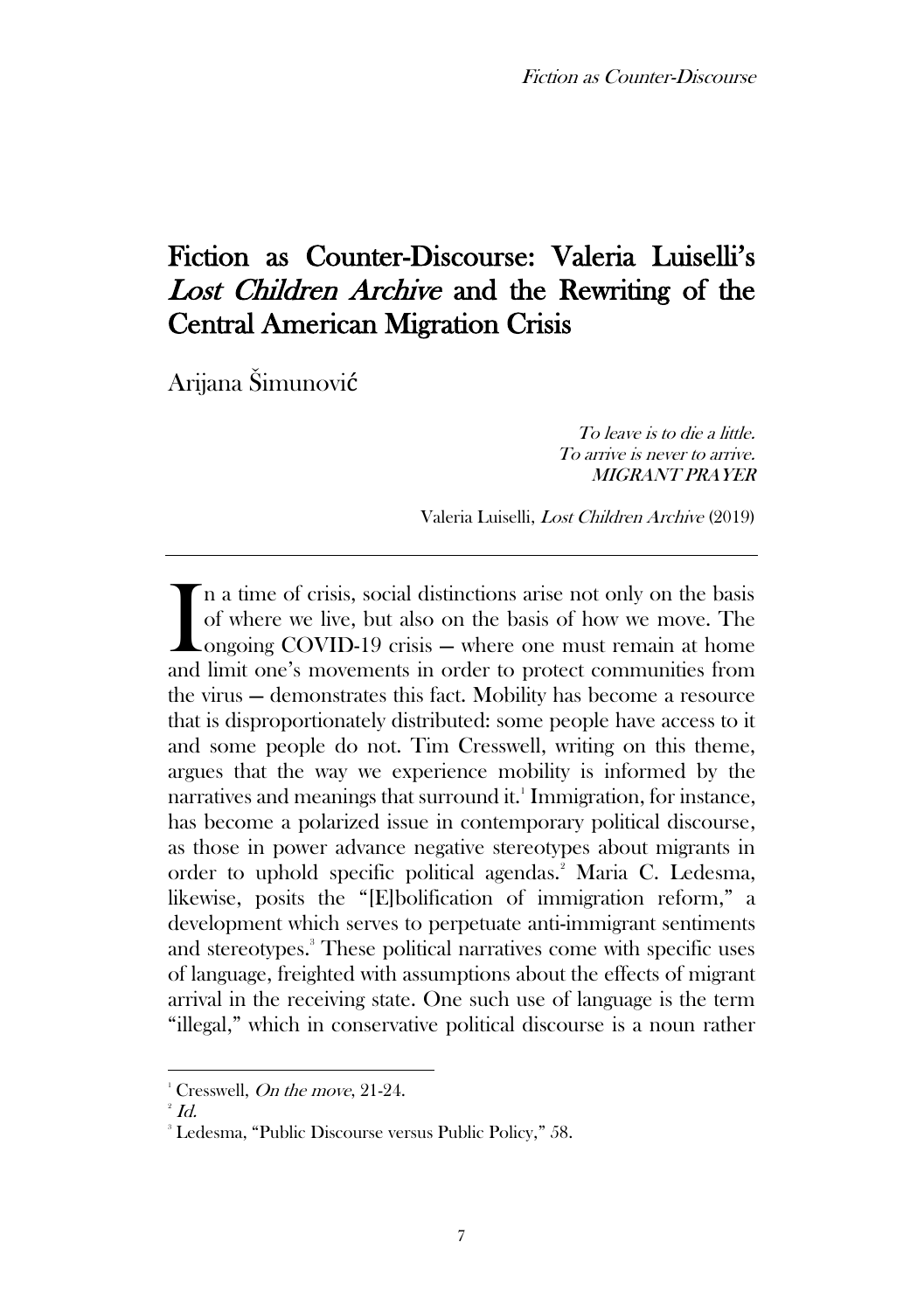than an adjective, as in the usual sense — naming the immigrant as a criminal, as if an inherently morally delinquent person.<sup>4</sup> Commenting on such words as "illegal," philosophers like Jacques Derrida and Judith Butler have argued that violence is embedded in language. $5$  This violence has the power to determine the public perception and fate of immigrants to the West from former colonies, and other diasporic subjects.

Against this background, Cresswell contends that social sciences, the law, and national governments generally attend to human mobility according to statistic and quantitative factors, asking questions such as: how are people moving, where are they moving to, how many people are moving and how fast are they moving? The arts and humanities, on the other hand, reject the technocratic "social science" approach to thinking about human mobility, being primarily engaged with the question of what movement means both to the people who are moving and to the people that are around them.<sup>6</sup> Informed by these questions, I will consider in this article how literature responds to popular rhetoric related to migration. My key point of reference will be Valeria Luiselli's Lost Children Archive (2019), which I understand as a counter-discourse to the established narratives surrounding migration movements.

In this article, I will analyze how Lost Children Archive deconstructs mainstream narratives around immigration by offering a counter-narrative. I will also examine how the novel critically reflects on the environments in which immigration processes take place. Lost Children Archive incorporates many travel-related intertextual and intermedial elements, which I will also consider. One intermedial element in Lost Children Archive is the text's inclusion of work by the Mexican writer and photographer Juan Rulfo, who depicts the aridness and desolation of the Northern Mexican landscape. Rulfo's work is of major interest to my analysis because it shows the difficulty of the migrant journey. In his work, the aridness of the landscape can be read as an allegory of United States immigration policy and as critique of its inhumanity. The dangerous road that migrants must take in order to reach the United

<sup>4</sup> Ibid.

<sup>&</sup>lt;sup>5</sup> See, for example, Derrida, "Shibboleth"; Butler, Precarious Life.

 $6$  Cresswell, On The Move.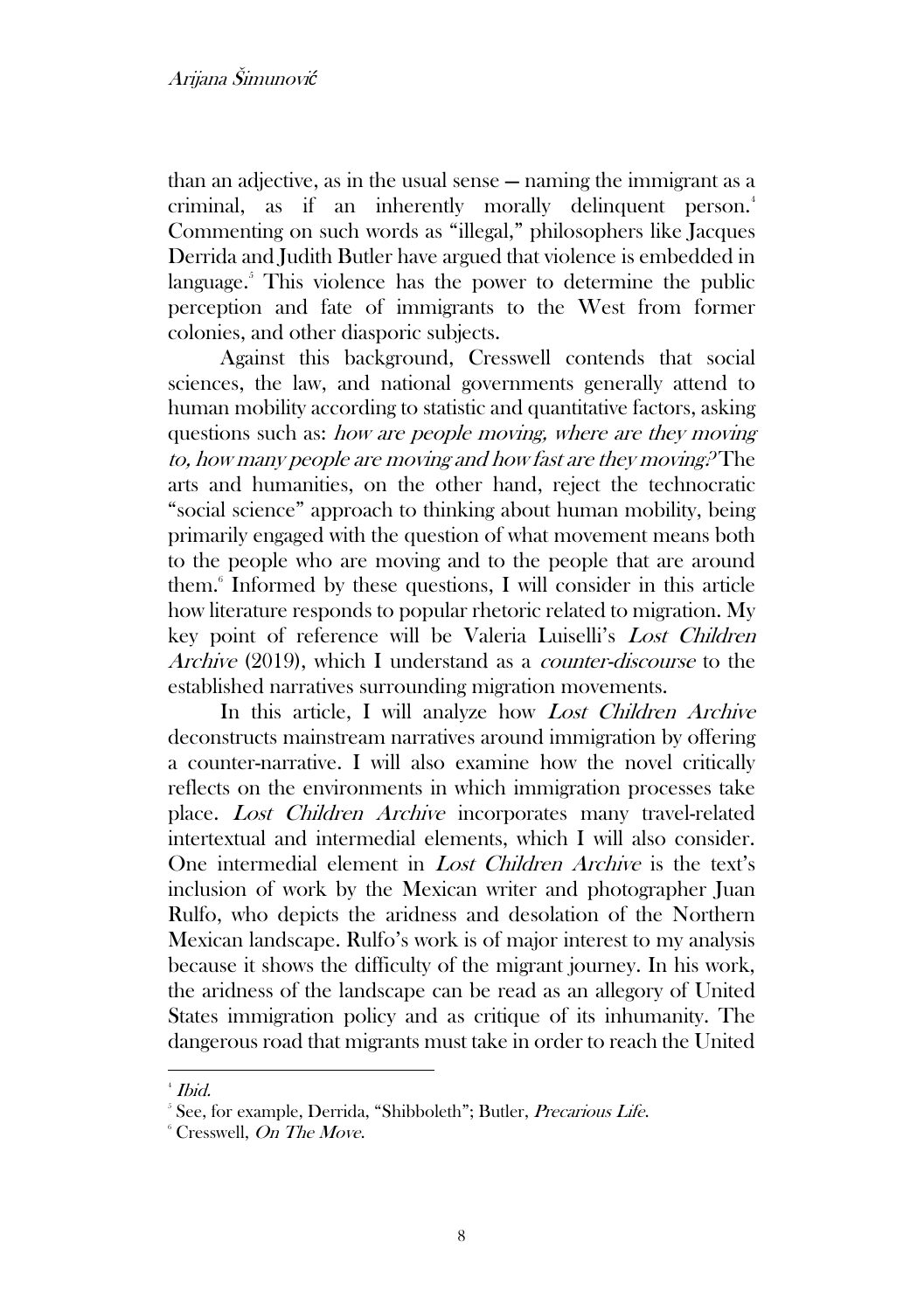States, tragically, is merely a prelude to the dangerous road that begins upon crossing the U.S.-Mexico border.

The article will consider the relationship between fact and fiction, between intertextual and intermedial elements in Luiselli's novel Lost Children Archive, and how these elements offer a counter-narrative to the popular perceptions surrounding what in the United States has been called the "Central American migrant crisis." The first section of this article will address the relationship between mobility and mobility narratives in the post-industrial era. Following Cresswell, I will focus on migration from a perspective of human geography. The second section of this article will elaborate on Luiselli's intertextual and intermediated strategies that critically reflect on the space in which migration processes occur. Finally, the article will argue that literary works have a greater potential to promote empathy than mere facts and figures, reasserting the human dignity of the individuals who cross national borders.

#### Mobility and Narratives

By studying migration from a human geography perspective, we can recognize the complex power relations at play in debates surrounding immigration policy. As Sandra Ponzanesi emphasizes, colonial practices "did not stop with the end of empires but have been brought home, and made visible the racial nature of old national identities highlighting the multicultural rapture of the new." 7 The legacies of colonial policy can be traced, for instance, in the ongoing Central American migration crisis. In his study of mobility as a right of citizenship, Cresswell compares United States migrant exclusion practices in the late nineteenth century to modern day practices, concluding that the method the United States government employs to make intelligible and respond to these individuals remains the same.<sup>8</sup> His historical context is the Chinese Exclusion Act of 1882, which forbade Chinese immigrants from entry to the United States after the government decided that arrival of Chinese laborers in the country "endanger[ed] the good order of certain localities within the territory."<sup>9</sup>

<sup>7</sup> Ponzanesi, "Diasporic Subjects and Migration," 209.

 $^8$  Cresswell, *On the move*, 193.

 $\mathscr{D}$  Id. 159.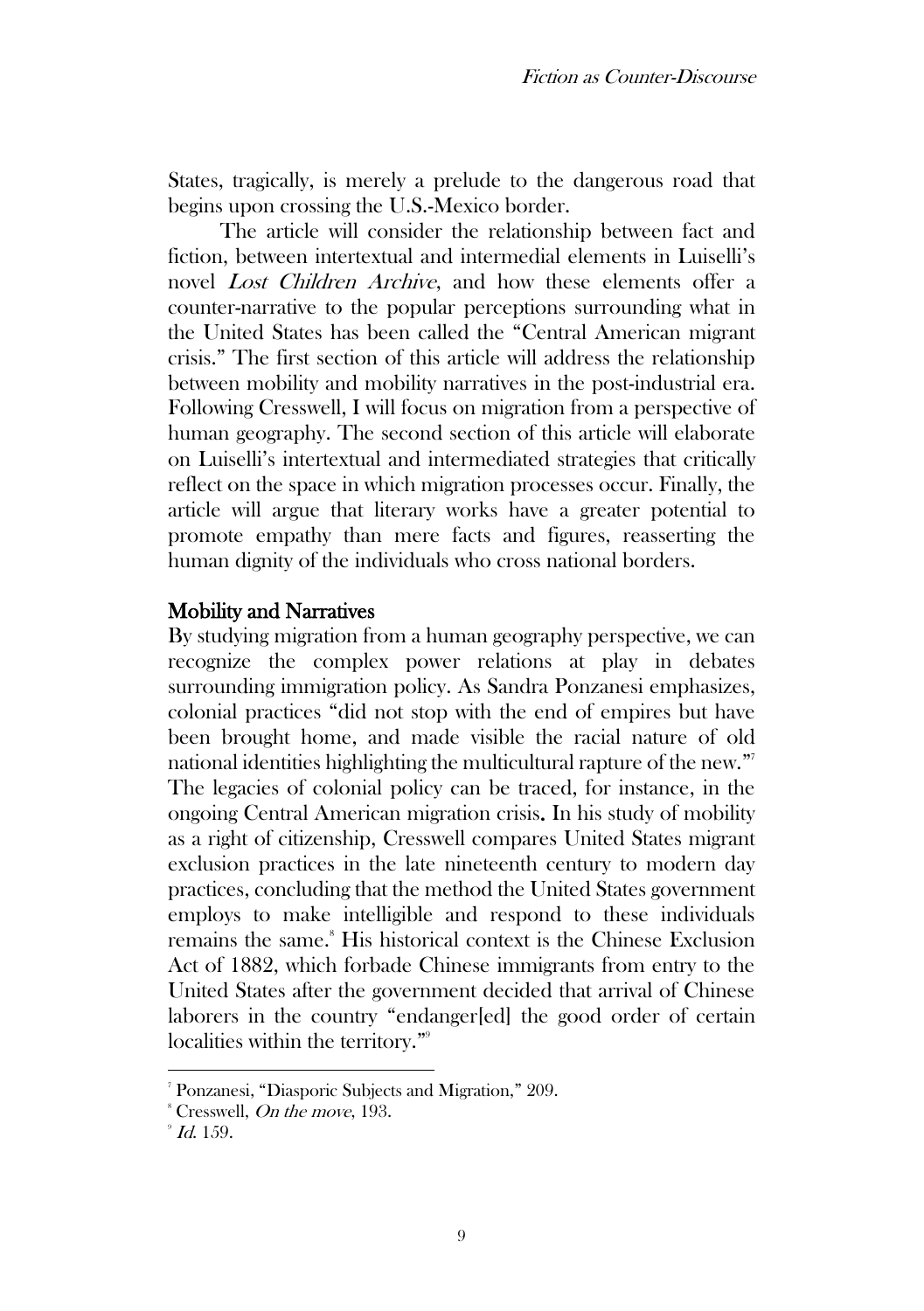To be a citizen is, among other things, to be a bearer of rights. One of those rights in the context of the United States is the right to mobility. Moreover, mobility is included in the United Nations Universal Declaration of Human Rights (1949) as a universal right, which guarantees both movement within borders of each state and the rights to leave and return to a country. Yet the United States' detention of thousands of immigrants, including children, from the beginning of the migration crisis in 2014 until today demonstrates that mobility — supposedly a freedom that lies at the heart of some of the foundational ideologies of the modern world and the United States — serves to falsely perpetuate the idea of universality when actual state practice suggests otherwise. $^{\text{\tiny{10}}}$ 

In popular culture, the iconography of the "American" as a practitioner of mobility has been played out repeatedly in novels, on film, and in music. The idea that everyone in the United States is a traveler is firmly established in the minds of many, being part of the myth of the nation as a country born out of immigration.<sup>11</sup> In Lost Children Archive, Luiselli critically reflects on this myth and its associated iconography by juxtaposing a narrative of the migration crisis with a narrative of a family road trip. She identifies traces inscribed in the landscape that evoke past atrocities such as the Indian Removal Act, envisioning their links to the ongoing migration crisis and its effects on the thousands of people crossing the border. In Luiselli's text, observations of the landscape play a crucial role in deconstructing the identity of modern American society. Her descriptions of landscape contain vivid imagery alluding to the struggles migrants face in their journeys north. Luiselli explains that her book is a road novel, but in reverse:

It is like retracing the path that has become iconic of the American road trip. To go through it is to undo the myth of liberation, of discovery, of reinvention. This myth is also based on a very false idea of history and that is that this country was invented in freedom with a creative spirit. That was at the expense of so many

 $10^{10}$  Id. 162-166.

 $11$  *Id.* 193.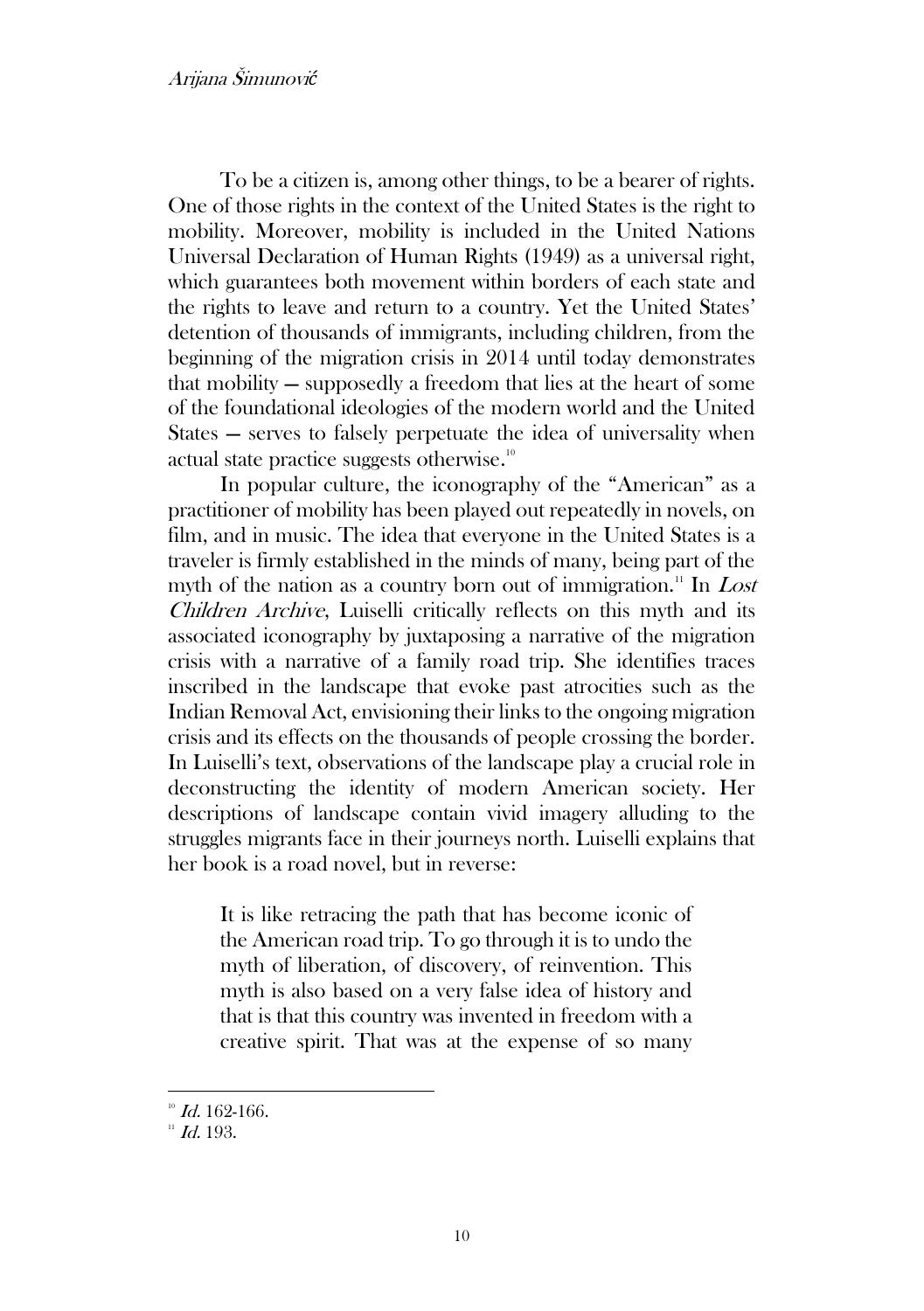people. This novel dialogues with that myth and thinks about that group of people who are always marginalized, relegated, imprisoned, so that the white American dream is possible.<sup>12</sup>

While a reader of a novel addressing migration issues might expect a melodramatic firsthand narrative account of migrant-related sorrows, no such narrative is present in *Lost Children Archive*. Luiselli leaves the radio broadcasts that her characters listen to in their car, the human interactions they encounter during their trip, and the landscapes they pass through to speak for themselves. From America's liminal spaces — empty cities, vast deserts, police controls, Walmarts, and the Elvis Presley motel — Luiselli allows us to witness the creation of "otherness."

### Landscape and myth

To distance oneself from a particular narrative and tell a story from a different point of view is to create an alternate archive.<sup>13</sup> Blurring the line between fact and fiction in Lost Children Archive, Luiselli brings her life and work experiences as an immigrant and translator into a fictional scenario of a family road trip. The novel contains numerous intertextual, intermedial, and metafictional elements. Of particular relevance to my analysis is a meta-text called Elegies for Lost Children, which appears in the Lost Children Archive in fragments. Luiselli creates a fictitious author — a woman named Ella Camposanto — whose book-within-the-book introduces the reader to the journeys of unaccompanied minors migrating by foot and La Bestia from Central America to the USA.<sup>14</sup> The Elegies for Lost Children functions as a metanarrative for Lost Children Archive. Lost Children Archive begins with a conventional American family

<sup>&</sup>lt;sup>12</sup> Maristain, "Valeria Luiselli: Me interesa poquísimo la autoficción."

<sup>&</sup>lt;sup>13</sup> I am aware of the theory surrounding the notion of archive, but this is beyond the scope of this article. For the theory on archive see Archive Fever: A Freudian Impression (1996) by Jacques Derrida, Dust: The Archive and Cultural History (2001), by Carolyn Steedman.

<sup>&</sup>lt;sup>14</sup>Sp. La Bestia (eng. beast), also known as "The Train of Death," is a colloquial expression in spanish for the train that helps the migrants to traverse the length of Mexico.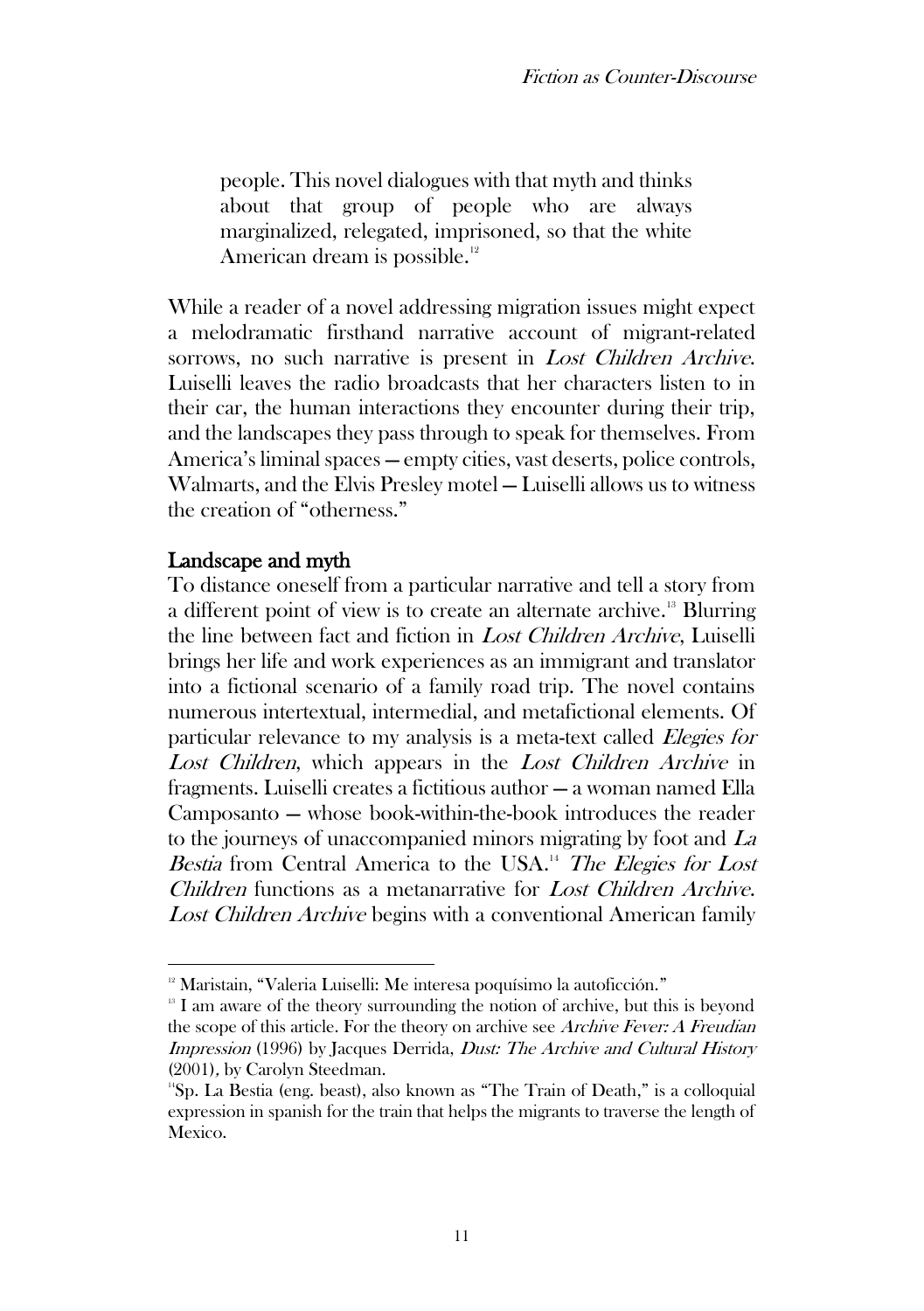road trip, but ends up addressing the migration crisis when the narrator's children get lost in the desert and meet the lost children from the meta-text *The Elegies for Lost Children*. Their meeting space might be called the borderlands, which Chicana writer Gloria Anzaldúa conceptualizes as the landscape of the American Southwest where "two or more cultures edge each other, where people of different races occupy the same territory, where under, lower, middle and upper classes touch." <sup>15</sup> Anzaldúa argues that the borderlands is not a comfortable territory to live in, as hatred, anger, and exploitation are the prominent features of this landscape<sup>16</sup>. Furthermore, the *borderlands* is a place where "land and bodies" blend in both metaphysical and real senses, in which perception and living cannot be distinguished so easily." <sup>17</sup> When Anzaldúa refers to borderlands as a place of contradiction, she means that it is a place where life and death meet. This concept derives from an awareness that land resonates with the diasporic bodies that inhabit it.

Lost Children Archive complicates Anzaldua's definition of the borderlands. The novel emphasizes how dominant cultural and economic institutions exploit the perilousness of border crossings as a means to control the movements of individuals. The novel portrays two journeys: a family leisure road trip through the American southwest, and unaccompanied minors traveling north. These two trips share a common setting. The main narrator's interpretations of what she sees on her road trip undermine her prior understanding of the territory that she is exploring, an understanding that had been based on the iconography that she had studied in her previous capacity as a documentarian. She reflects:

I know, as we drive through the long, lonely roads of this country  $-$  a landscape that I am seeing for the first time — that what I see is not quite what I see. What I see is what others have already documented: Ilf and Petrov, Robert Frank, Robert Adams, Walker Evans, Stephen Shore — the first road photographers and their pictures of road signs, stretches of vacant land,

 $15$  Anzaldúa, *Borderlands/La Frontera*, 19-35.

 $16$ *Ibid.* 

 $II$ *bid.*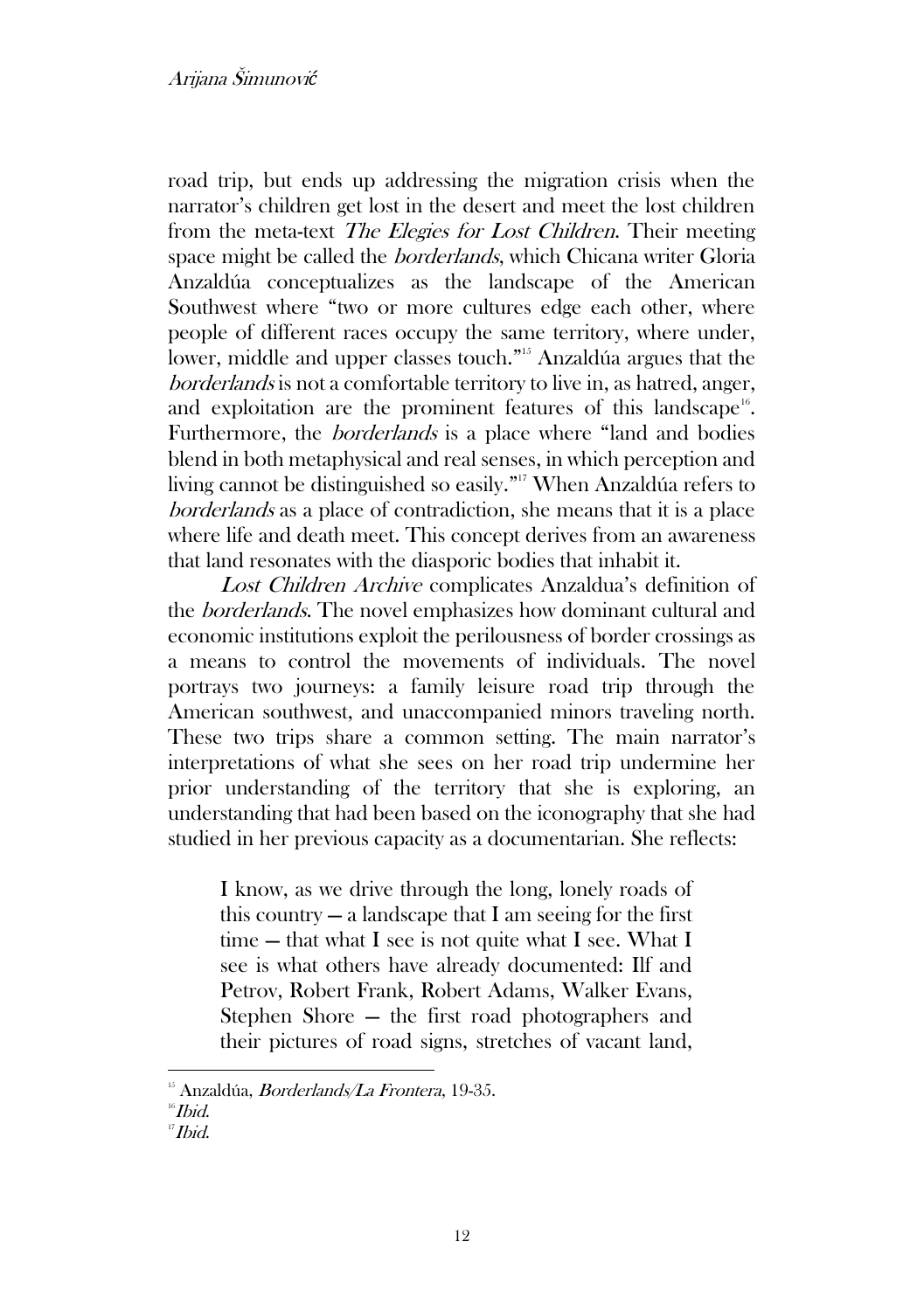cars, motels, diners, industrial repetition, all the ruins of early capitalism now engulfed by future ruins of late capitalism. When I see the people of this country, their vitality, their decadence, their loneliness, their desperate togetherness, I see the gaze of Emmet Gowin, Larry Clark, and Nan Goldin.<sup>18</sup>

The narrator finds the Southwestern terrain to be a desolate wasteland haunted by genocide and occupied only by border patrol agents and lonely locals. The last chapter of Lost Children Archive, entitled "Box VII," reproduces the polaroid photos that the family takes along the journey. The photographs depict empty land, a few cowboys, a train, and a family on their last trip together.<sup>19</sup> The narrative of Lost Children Archive parallels the story that is told wordlessly through these photographs. The photographs, just as does the metanarrative Elegies for Lost Children, visualize real migration routes.

In these photographs, the landscape is a metaphorical representation of hell. In fact, the novel makes an interesting intertextual reference to the work of Juan Rulfo, a writer who explicitly gives landscape imagery an infernal symbolization in Pedro Páramo. Aspects of the Mexican town of Comola, he writes, make it "el infierno mexicano" ("Mexican hell"). Travelers to this town descend into "el puro calor sin aire" ("suffocating heat without air"). The title of Rulfo's work, moreover, contributes to this atmosphere. The Spanish word *páramo* translates as "wasteland," implying that the novel is set in a wasteland. In Lost Children Archive, landscape is presented in the same manner as in Pedro Páramo. Like Rulfo, Luiselli often plays with language to provoke a reader's visceral response. The surname of *Lost Children Archive's* metanarrator, for example, is Camposanto. This word translates from the Spanish as cemetery.

Some believe that Juan Rulfo's photographs are a kind of writing. But Rulfo himself explains that writing and photography are

<sup>&</sup>lt;sup>18</sup> Luiselli, *Lost Children Archive*, 102.

 $19$  Id., 353-376.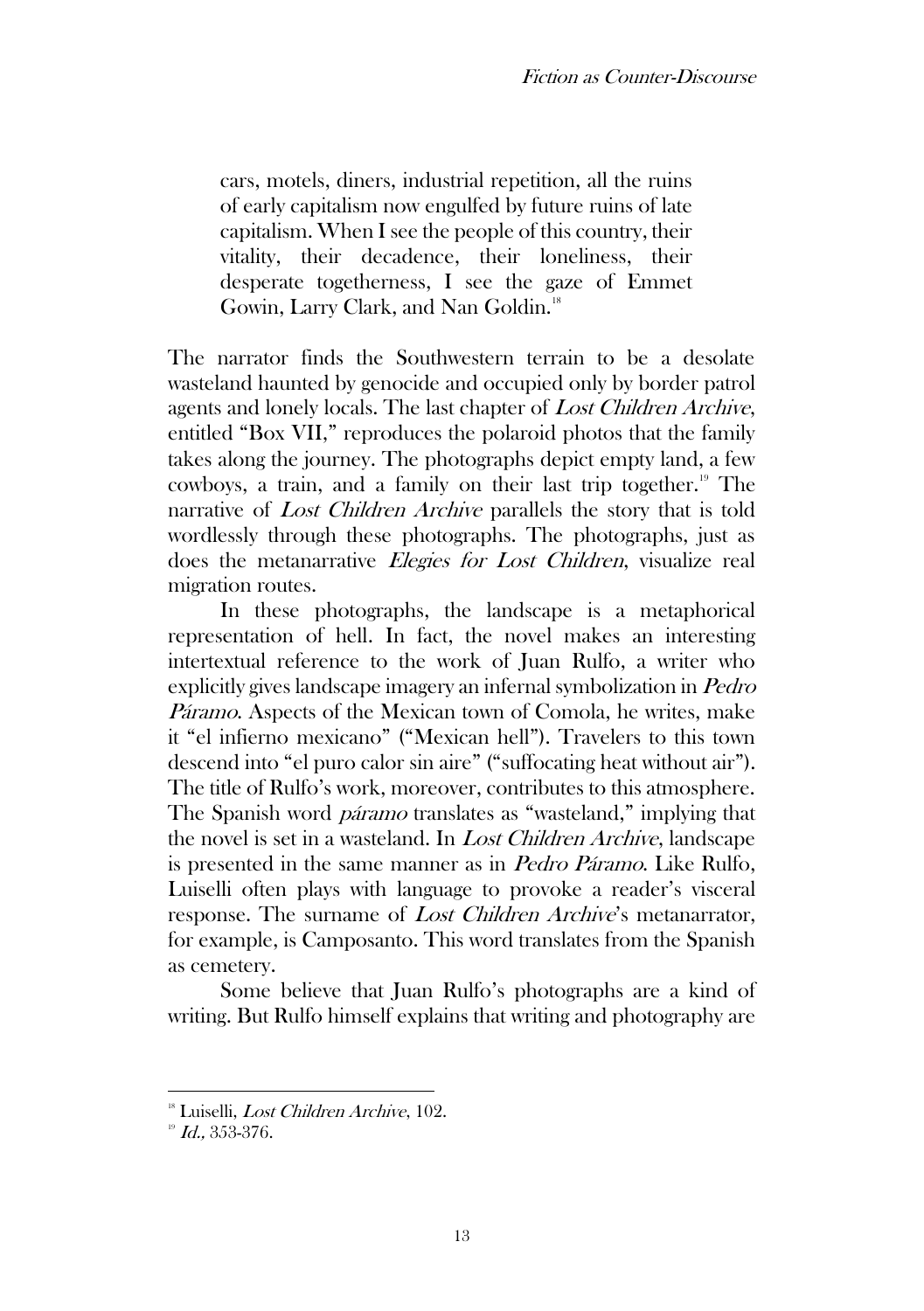different worlds. For him, the only way to write is through imagination:

Para escribir tengo que imaginar. La realidad no me dice nada literariamente, aunque puede decírmelo fotográficamente. Admiro mucho a quienes pueden escribir acerca de lo que oyen y ven inmediatamente. Yo no puedo penetrar la realidad: es misteriosa. $^{\textrm{\tiny{20}}}$ 

Walter Benjamin argues that "a different nature opens itself to the camera than opens to the naked eye, if only because an unconsciously penetrated space is substituted for a space consciously explored by man." <sup>21</sup> Accordingly, it seems that Luiselli, placing photographs on the last pages of Lost Children Archive, wants to offer a version of the novel's narrative through images rather than words to express the wishes and needs of the dominant social strata, and to interpret real-life events in its own way. The photographs narrate the family's road trip by capturing the landscape in which the two "trips" appearing in the novel are set. As she drives, the narrator describes the landscape through the lens of his father's observations:

Now he was talking about this whirlpool of history, and erased lives, and was looking through the windshield at the curvy road ahead as we drove up a narrow mountain pass, where there were no green things growing, no trees, no bushes, nothing alive, only jagged rocks and trunks of trees split in half as if old gods with giant axes had got angry and shopped this part of the world apart. What happened here? … Papa said: Genocide, exodus, diaspora, ethnic cleansing, that's what happened. $22$ 

<sup>&</sup>lt;sup>20</sup> Goldáraz, "El fotógrafo Juan Rulfo." My own translation to English: "In order to write, I have to imagine. Reality does not tell me anything through literature, although it can tell me things photographically. I admire those who can write about what they hear and see directly. I cannot penetrate reality: It is mysterious."

 $21$  Benjamin, The Work of Art, 56.

<sup>&</sup>lt;sup>22</sup> Luiselli, *Lost Children Archive*, 215.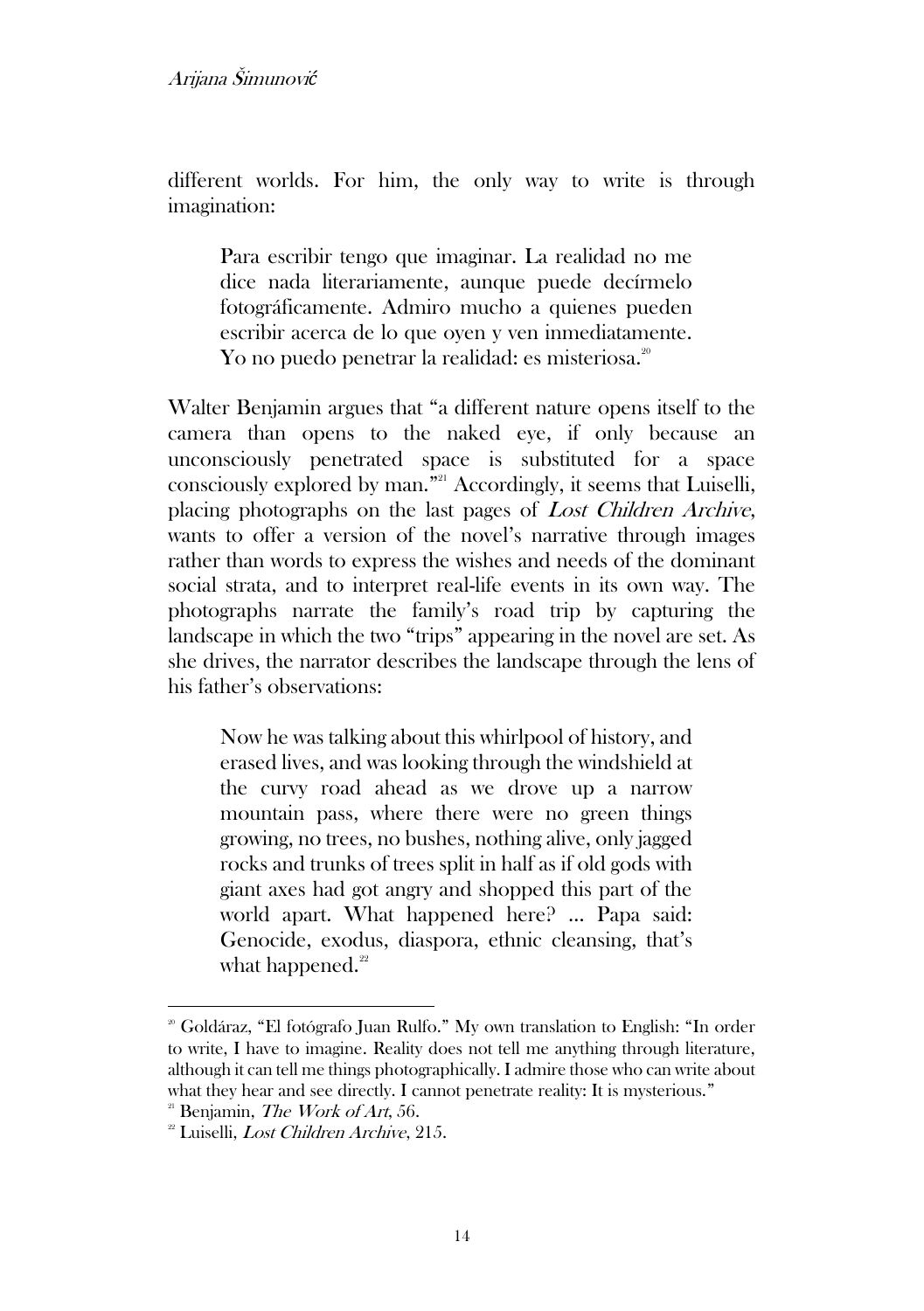Examining the Rulfian landscape in conjunction with the photographs appearing in the last chapter of Lost Children Archive allows the observer to reflect on the empty landscape and abandoned life forms resulting from the "genocide, exodus, diaspora, ethnic cleansing" in the region.<sup>23</sup> In *The Ground of the* Image (2005), Jean-Luc Nancy suggests that "the country manifests itself as something based on belonging, but a belonging that can only come from one who 'belongs' insofar as, and because he is related to what he calls his 'country.'"<sup>24</sup> Region or landscape, according to Nancy, provides an individual with a sense of belonging through personal attachment. Luiselli critically reflects on this attachment, exploring the forms of belonging and non-belonging that emerge when one's setting is the *borderlands* and *cemetery*. Her portrait of the American wasteland is bleak: "Long straight roads, empty and monotonous" 25 ; and "chicken fences stretch out endless. Behind the fences are lonely ranches. Lonely people in those ranches, maybe." 26 The photographs included in *Lost Children Archive* are similarly evocative. Their subject matter is the same as that of the narrative: the local people, children and the landscape. In this way, the photographs provide a visual counterpoint to the text. The narrative of these photographs, which runs parallel to the novel's written narrative, deconstructs a key component of United States national identity: the belief in the freedom of the open road.

Reading Luiselli together with Rulfo's photography, we can find an intersection of American and Mexican history inscribed in the landscape settings both of Lost Children Archive and Rulfo's work. Luiselli recognizes that this landscape is the landscape of Apache history, and that it is the landscape of migration history. For her, this landscape demonstrates the false promise of mobility as a universal right in contemporary America. Rulfo's photographs from Mexico are related to the photographs appearing in the Lost Children Archive chapter "Box VII" because a history of exclusion and forced exodus is embedded within both Mexican and United States cultures and landscapes. Luiselli's photographs in particular

 $23$  *Ibid.* 

 $24$  Nancy, *The Ground of the Image*, 59.

 $25$  Luiselli, *Lost Children* Archive, 158.

 $26$  *Id.* 113.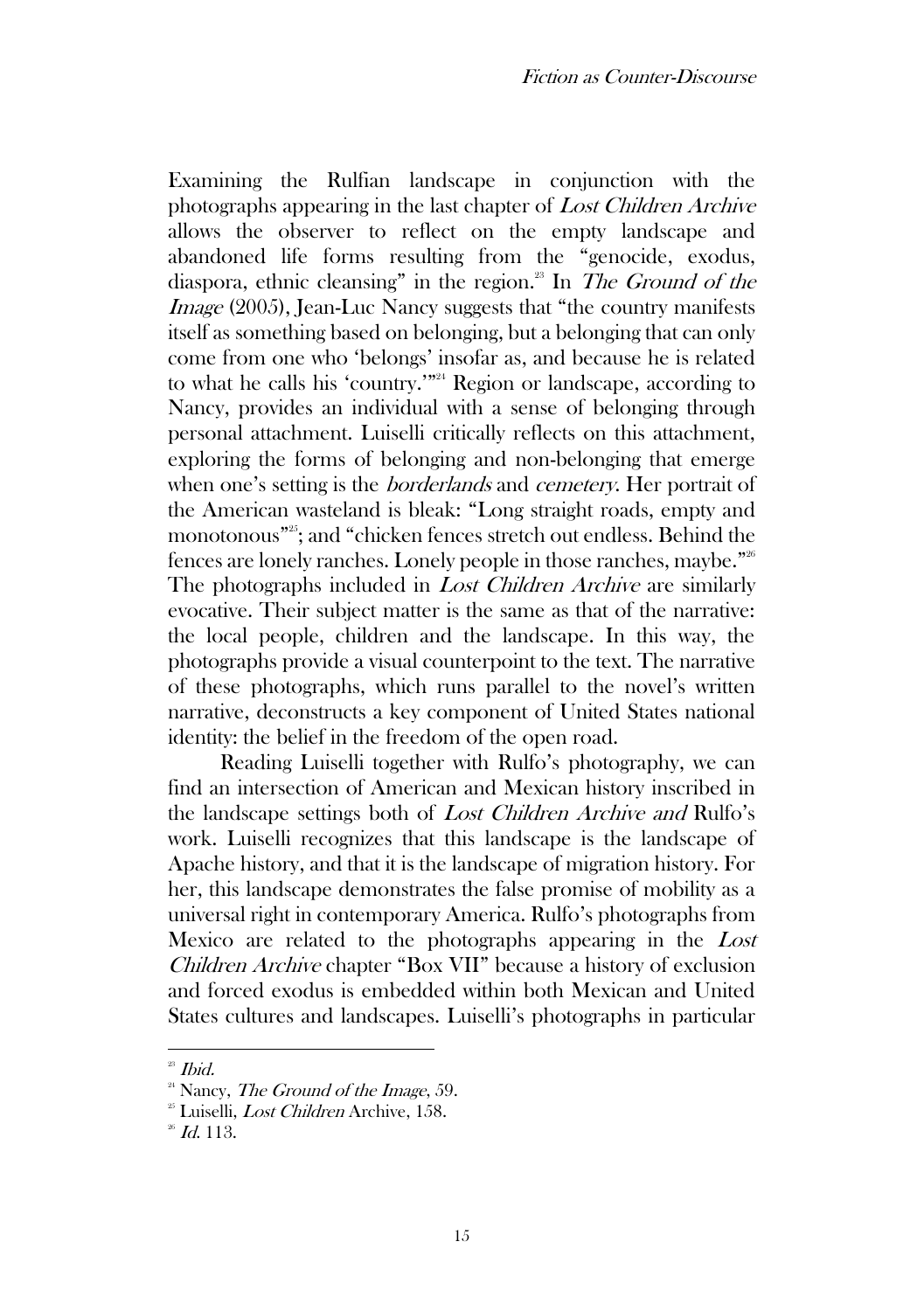show a vision of the southwestern United States landscape, which demonstrates that the neocolonial legacy of U.S.-Mexican relations endures through an interconnection between universalism and the colonial imagination.

The landscapes in both Rulfo's and Luiselli's photography range from attractive mountains to dusty, desert expanses. In Luiselli' photographs, people are often sitting, climbing or walking along dusty desert paths. In the photographs appearing in the last section of the book, the chapter entitled "Box VII," we can observe parallels between the pictures of Luiselli (figures 1,3,5) and of Rulfo (figures 2,4,6).



Figure 1: Valeria Luiselli (in the chapter "Box VII")



Figure 3: Valeria Luiselli (in the chapter "Box VII")



Figure 2: Juan Rulfo (from the series En los Ferrocarriles, property of Clara Aparicio de Rulfo)



Figure 4: Juan Rulfo (property of Clara Aparicio de Rulfo)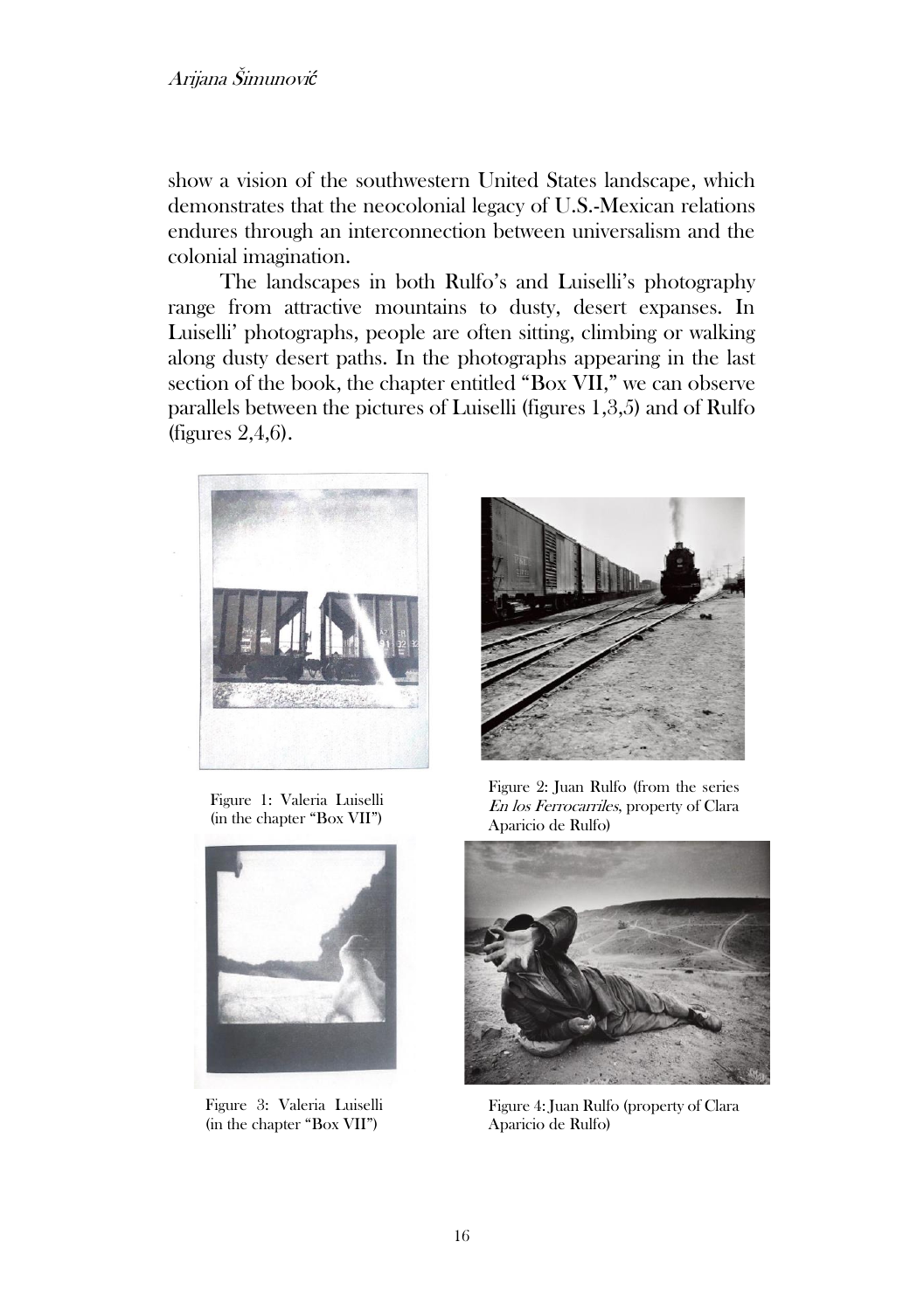

Figure 5: Valeria Luiselli (in the chapter "Box VII")



Figure 6: Juan Rulfo (property of Clara Aparicio de Rulfo)

In considering the relation between Rulfo's novels and his photography, Bong Seo Yoon asks: "What does it mean to photograph? It is finishing a story, knowing how to interpret, knowing the language of an unknown story, imagining the poetic page necessary at that moment."<sup>27</sup> In *Lost Children Archive*, Luiselli is concerned with these same capabilities. She attempts to create a comprehensive picture of the migration crisis by incorporating different intertextual and intermedial elements in the novel to elicit readers' empathy for migrants, thus serving a counter-narrative to the conventional representation of the crisis.

Literary counter-narratives do not follow the strict rules of reasoning and argumentation, but allow for other ways of thinking about the world. They give access to the understanding of complex social problematics in a very different way than the domain of law. Legal scholars have also seen those possibilities of literature. In the work of legal scholar Amnon Reichman and philosopher Martha Nussbaum, for example, literature is often viewed as both inferior and superior, explains Frans-Willem Korsten when he analyzes how the field of law talks about the field of literature as the Other. It is viewed as inferior in the sense that it does not follow the strict rules of reasoning and argumentation, but it is seen as superior for "its capacity to make things imaginable, palpable, tangible and senseable

<sup>27</sup> Seo, "Juan Rulfo, escritor y fotógrafo: dos artes en conjunción."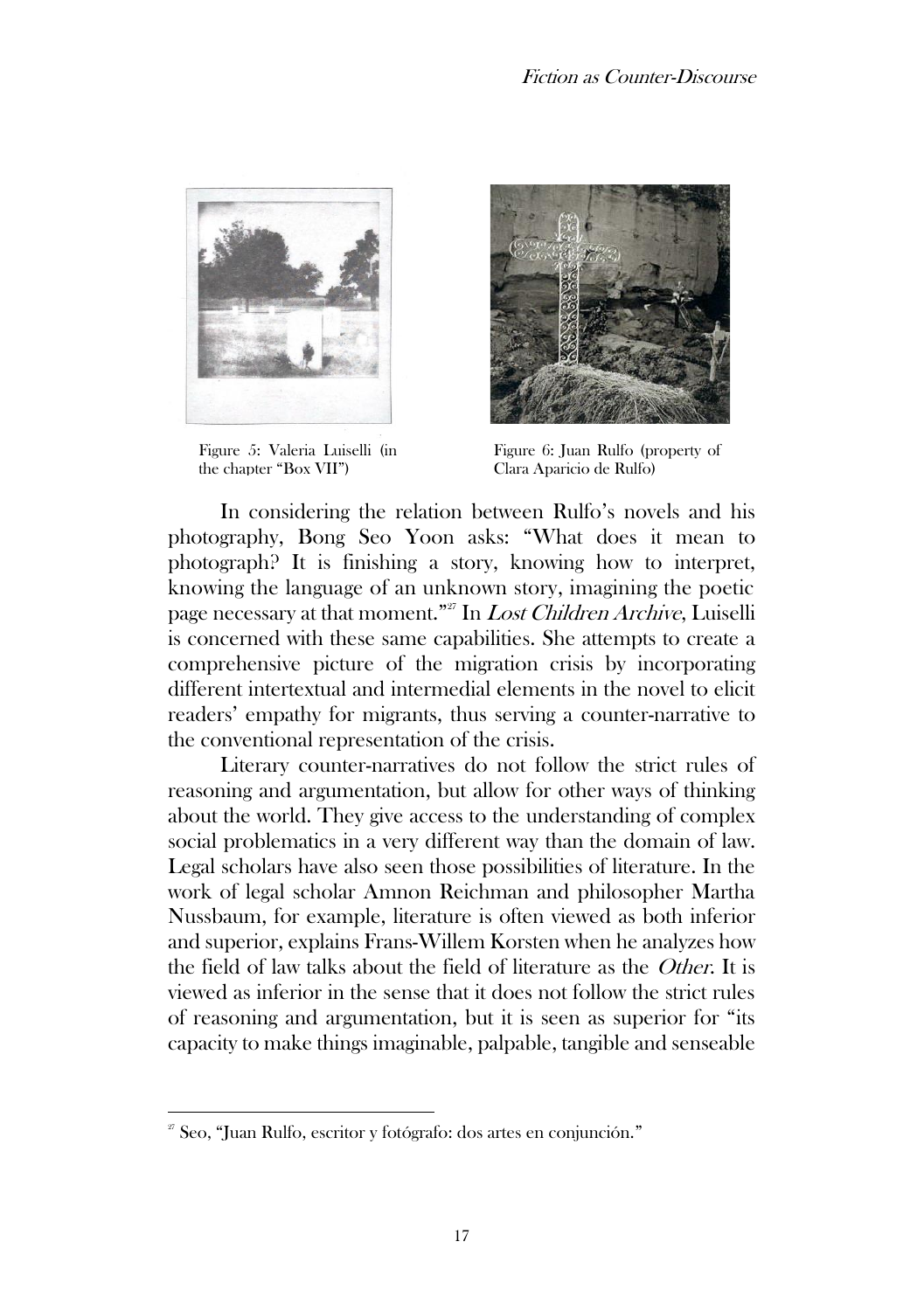or in its potential to promote empathy or ethical behaviour."<sup>28</sup> The law, in that view, implies "a field that feels cold and instrumental," but literature "one that indulges in the warmth of understanding," so Korsten argues.<sup>29</sup>

Whereas Luiselli's previous work, The Essay in Forty Questions, was a work of criticism, strictly concerned with questions relating to institutional frameworks, Lost Children Archive uses fiction to introduce the reader to the circumstances that lead migrants to want to cross the border and suffer the perils of migration. In short, it is a novel that documents the plight of migrant children in an unconventional manner contrary to the mainstream representation of immigrants as a threat to citizens of their receiving countries.

## **Conclusion**

In *Lost Children Archive* we find two mediums in conjunction: image and text in a reciprocal relation. The photos, much like the narrative, give a wide-ranging view of a disturbing land. The photography captures the dryness and emptiness of the American southwest. But such emptiness does not necessarily suggest complete abandonment, because this landscape remains an area that is populated by individuals and nomads who sustain themselves on the borderline between docility and a perpetual state of inertia. These individuals become susceptible to believing in narratives and supporting policies about cross-border mobility result that in great hardships for migrants.

Drawing both from Nancy and Cresswell's reflections on belonging and attachment to a place, we can see how migration in the modern Western world is seen as a threat, a disorder in the system. The migrant and the refugee have been inscribed with immoral intent, an inscription reflected in popular discourse and social practices. The suffering of these figures demonstrates that violence and exploitation, rather than freedom and liberty, are at the core of American history and experience.

<sup>&</sup>lt;sup>28</sup> Korsten, Art as an Interface, 17.

 $29$  *Ibid.*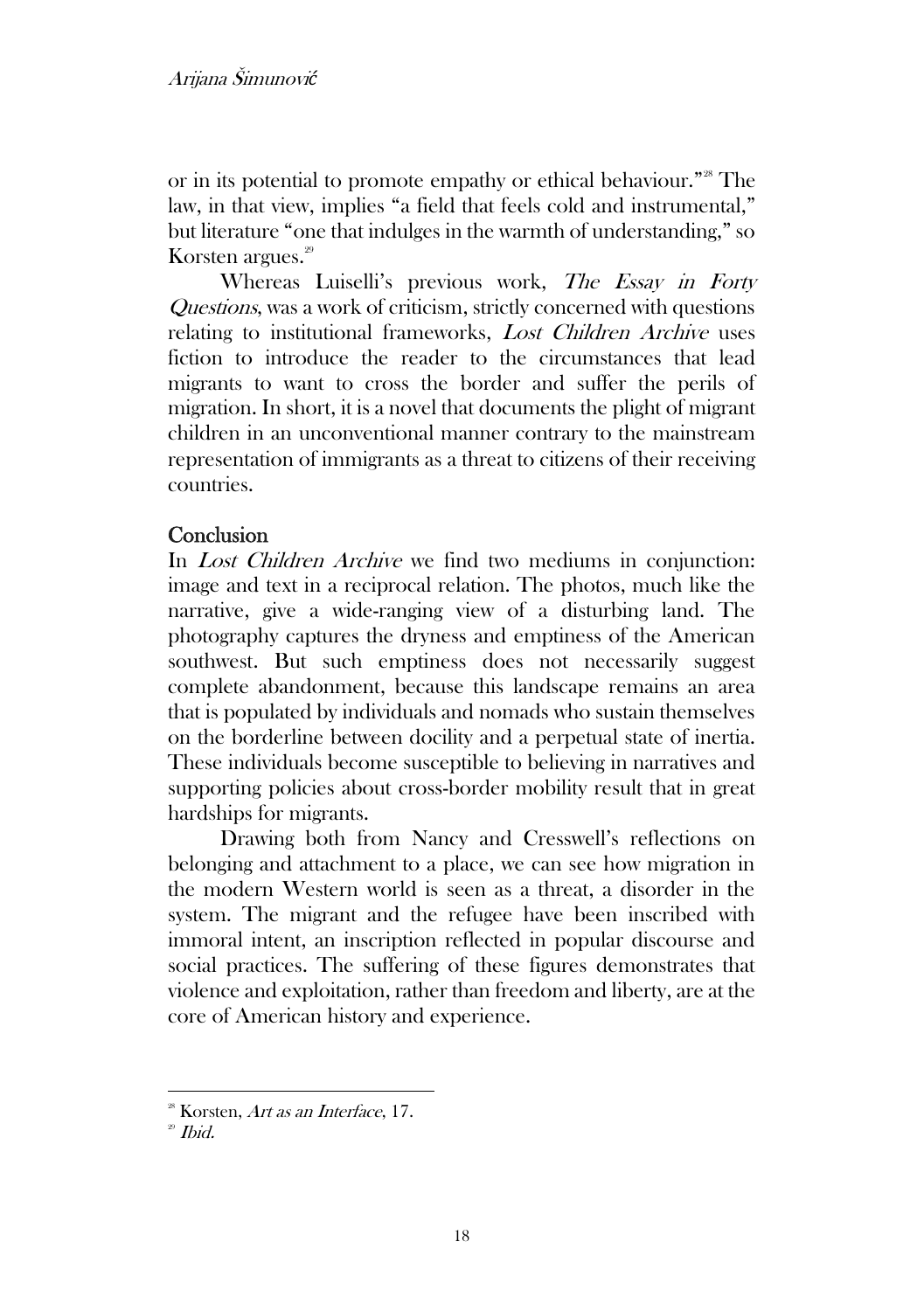Luiselli's strength in *Lost Children Archive* is her ability to narrate children's stories from different points of views that are in constant dialogue with other types of literature on mobility. She creates a sense of presence and immediacy in the story, which goes beyond US-Central American socio-cultural context. She incorporates photographs of a family road trip that do not simply depict a family road trip. Trapped in a desert wasteland, these migrants try to escape from their living nightmares. This way, Luiselli deconstructs the popular portrait of diasporic subjects as seekers of the American Dream. Both Luiselli's and Rulfo's portraits of the exteriority of the American space (or, as Anzaldua would put it, the in-between space), eloquently demonstrate that crisis is rooted in power. One of Luiselli's characters describes the American situation in this way:

This whole country, Papa said, is an enormous cemetery, but only some people get proper graves, because most lives don't matter. Most lives get erased, lost in the whirlpool of trash we call history, he said.<sup>30</sup>

The journey from Honduras to Mexico and all the way up to US-Mexican border is not only bumpy but insufferable. Moreover, it does not end at the border. Upon crossing this border, the obstacles created by United States' immigration law emerge. Mixing fact with fiction, *Lost Children Archive* invites the reader to reflect critically on the so-called immigration crisis and on the hate discourses that surround it. Luiselli depicts the *vacuity* of the American landscape through her telling of two journeys, generating an enriching alternative archive to the mainstream perspective.

#### **Bibliography**

- Anzaldúa, Gloria. Borderlands/La Frontera: The New Mestiza. San Francisco: Aunt Lute Books, 1999.
- Benjamin, Walter. The Work of Art in the Age of Mechanical Reproduction. New York: Prism Key Press, 2008.

Butler, Judith. Precarious Life: the Powers of Mourning and Violence. New York & London: Verso, 2004.

<sup>&</sup>lt;sup>30</sup> Luiselli, *Lost Children Archive*, 215.